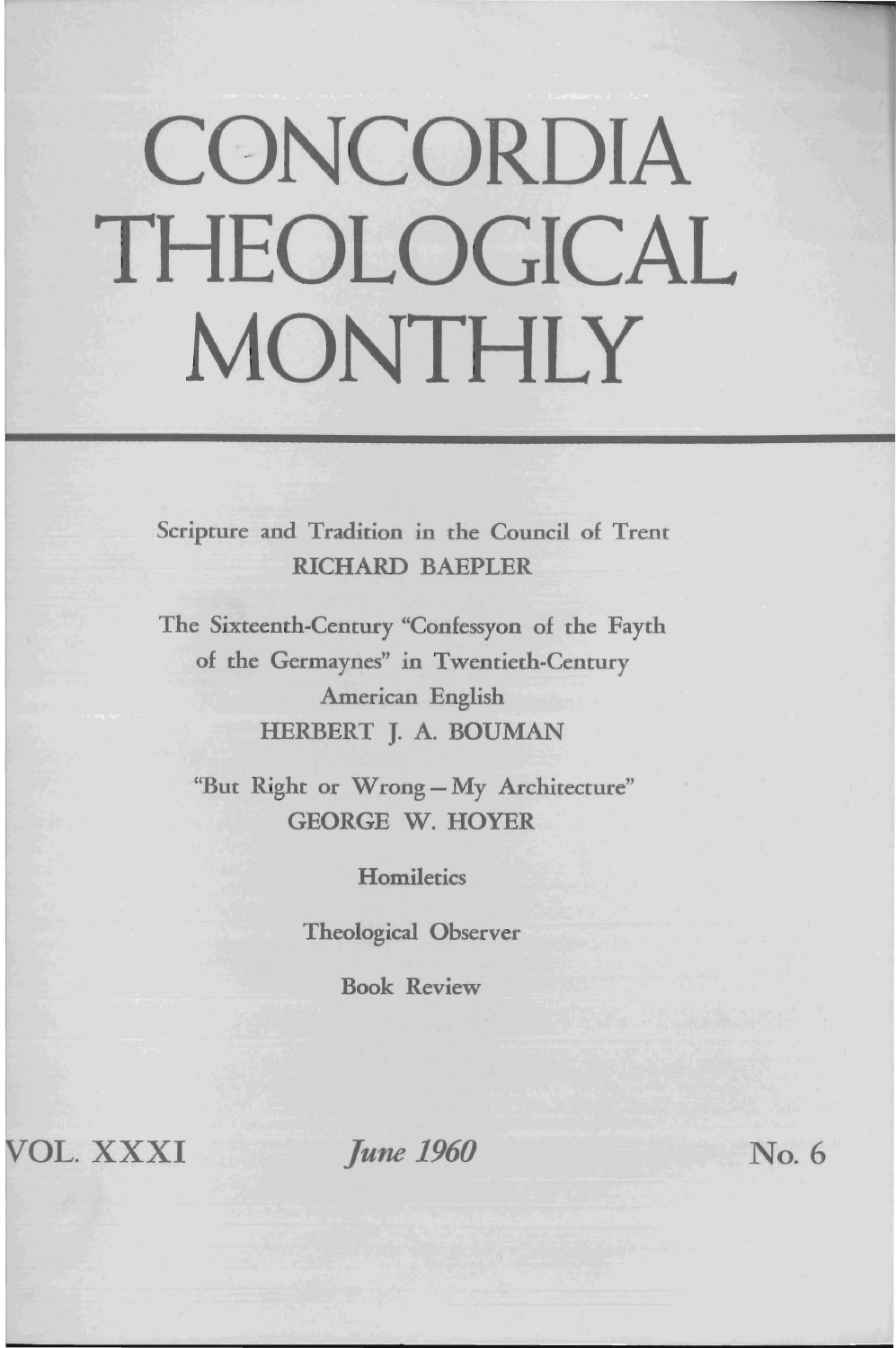## "But Right or Wrong-My Architecture"

#### By GEORGE W. HOYER

 $\chi \chi$  / HO was it that referred to a recently  $\forall$   $\forall$  completed building with the words "It looks as if it were designed by Frank Lloyd *Wrong?"* What is right in church architecture is always so much a reflection of a proponent's subjective background and experience that comments such as these are like "My country-may she always be right- but my country, right or wrong." A case made for church architecture is usually a case for  $m\gamma$  architecture.

These notes ricocheted as the reviews on the following three books were being prepared. Comments on the volumes will precede the comment on the issue.

- *THE CHANGING CHURCH: ITS AR-CHITECTURE, ART, AND DECO-RATION.* By Katherine Morrison McClinton. New York: Morehouse-Gorham Co., 1957. 144 pages. Cloth. \$7.50.
- *THE MODERN CHURCH.* By Edward D. Mills. New York: Frederick A. Praeger, Inc., 1956. 189 pages. Cloth. \$9.75.

### *RELIGIOUS BUILDINGS FOR TODAY,*  ed. John Knox Shear. New York: F. W. Dodge Corporation, 1957. 183 pages. Cloth. Price not given.

If one picture is worth more than 1,000 words, these volumes are among the most economical tools building congregations can obtain. The photographs are marvelous, even if you do not agree with all the words. Mrs. McClinton's *words* say that "the Lutheran Church places the font in

front of the altar" (p. 39), but she *pictures*  the ebony and stainless steel font of Christ Lutheran Church, Minneapolis, which is at the end of the north aisle (as Mr. Mills illustrates with a floor plan, although *he* identifies the church as "Evangelical" {p.43} ). Mrs. McClin ton's volume asserts that the Lutheran rules for liturgical colors are "strict and dear" (p. 60), and meanwhile the Ashby printing firm proceeds to publish two calendars to illustrate the variations existing in American Lutheran rites.

*The Changing Church* is helpful more for pointing up the complexity of the problems involved in the art and decoration of the church than for its solutions. But this is, of course, the best help possible, since each situation needs its own specific solution. One problem, however, which she raises seems to require further comment. "If the minister is bald, the lighting must be regulated so that there are not too many highlights on the bald head" (p. 73). Involved here, one will readily see, is the entire question of ministerial tenure, both of the pate and of the pastorate.

*The Modern Church* by Edward Mills is somewhat less pertinent for the average building committee because his material speaks our of an English urban background. Thus he makes no comment whatsoever in regard to air conditioning and admonishes that "where a large number of young people are expected to use the buildings, a cycle parking space should be provided to prevent the random parking of bicycles. Provisions should also be made for the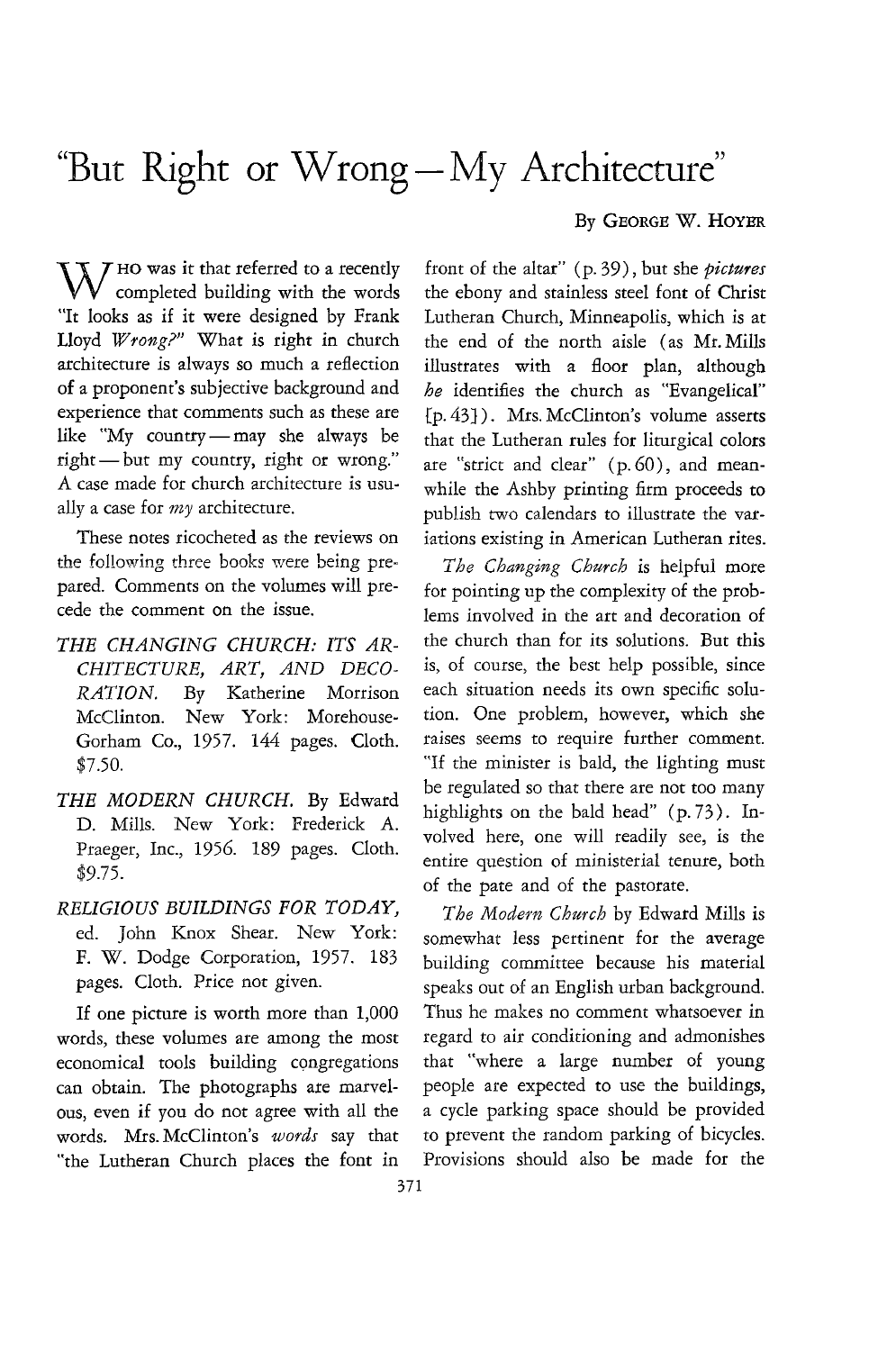parking of perambulators under cover" (p. 58) . His volume is also filled with magnificent pictures of English, European, and American contemporary structures.

Further comment on *Religious Buildings for Today* will follow. The text is of particular value here. It stirs up consideration of points then beautifully illustrated.

All three volumes are excellent examples of the type of material building committees and entire congregations should study before entering upon a church construction program. But for a balanced diet and for some essential roughage, vitamins, and attitudes, committees should still beg, borrow, or buy a copy of Frederick Roth Webber's *The Small Church: How to Build and Furnish It* (Cleveland: J. H. Jansen, 1939). This is obviously another reflection of a personal bias and for reasons indicated in the comments which follow- but "My architecture," I still think she is right!

A major issue that involves the entire discussion of church building concerns the relationship between the architect and the minister. In *Symbolism in the Bible and the Church* (New York: Philosophical Library, 1959) Gilbert Cope says: "Building a church is not just another architectural problem: it *is* not too much to say that an architect should not accept the commission to build a church unless he is a practicing member of the same communion and well versed in the liturgy which it is to serve" (p. 258). It is not too much to ask the same of any *minister*  who engages in a construction program. The problem of a *ministry* that does not really understand the *leitourgia* a church building is to serve is further complicated by a blight that is more frequently discussed in polite architectural circles, a min-

istry that claims too much for its knowledge of architecture.

Otto Spaeth, writing in *Religious Buildings for Today,* says frankly (p. 38): "If our work today is to herald a new age in church building, the first step has to be an open-minded and modest clergy. In simple frankness, the architectural resurrectionism that blights our church plant today is the direct result of profound clerical ignorance of art and architecture, coupled with boundless clerical self-confidence."

Even though the average cleric acknowledges that "the laying on of hands has done nothing at all for his knowledge of air conditioning or central heating" and admits that he is an "architect only by self-confidence," he would protest the judgment were it not for Mr. Spaeth's addition  $(p.40)$ :

The architect is in a position to say one word in this struggle. The word is *no,*  said with absolute finality. For if an uninformed clergy is the source from whom the blessings of ersatz Gothic flow, in every case there has been an acquiescent architect to provide a canal where he should have placed a dam. With great travail, architecture has lifted itself from the brutish trades to professional status. Does that status mean anything at all? What do we think of a doctor who substitutes for his honest diagnosis the sweet words he knows his patient is longing to hear? Is the architect of wedding-cake churches really any different? The architect is indeed an interpreter, the instrument through which his client's dreams are made incarnate. But if those dreams are nightmares, professional honesty requires that they be shown up as such. When the architect has the courage to say no, more and more ministers of religion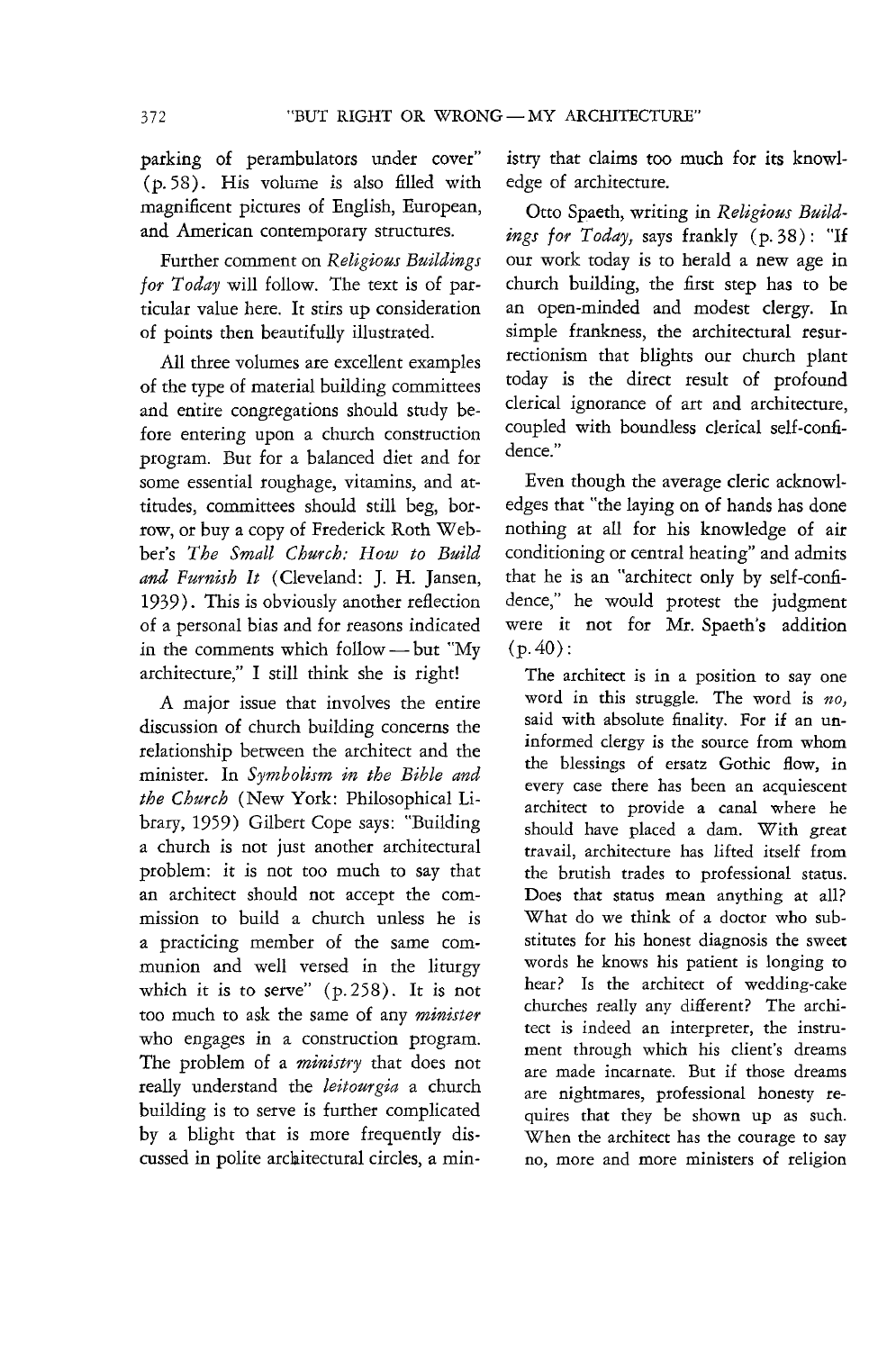will find the courage to say yes to his working where he wants naturally to work, in the spirit of the present moment.

What is Mr. Spaeth's solution? For the clergy he recommends the introduction of courses in art and architecture on seminary curricula. Mrs. McClinton seconds the idea - "It is easier to train one clergyman in art appreciation than to try to change the tastes of a whole congregation" (p. 132). But should the church architect not also be expected to include courses in theology, worship, and liturgy in his curriculum? Alwin L. Rubin, who was the pastor of Zion Lutheran Church in Portland, Oreg., when Pietro Belluschi was selected as architect, is quoted as follows:

There are architects and architects and choosing between them is not easy. There are some $-1$  sometimes think there are too few of them - who are truly creative. In interviewing architects, pay particular attention to whether a man understands such things as devotional quality and whether he indicates such an understanding without your prodding him. He should firmly believe that this devotional quality will emerge from space, light, color, texture; the right one will quickly and definitely disagree with you if you suggest otherwise. *(Religious Buildings for Today,* p. 34)

In the midst of an actual situation, who is to be responsible for solutions to obvious needs of a parish, and who is to make choices in architecture, art, or decoration? Certainly one ought to lean in the direction of the man who has been trained to qualify. The odds in favor of a successful building operation on this basis are much higher than would be the case if these details and decisions were turned over to the type of building committee of which we read:

"Most building committees are concerned with four things: cost, seating capacity, social rooms and washrooms" (Webber, p. 1). But there are architectural offices that sometimes seem to give no attention to washrooms. There is an eastern sacristy lavatory of recent architectural inspiration whose length seems to indicate it was designed for purposes of meditation like the cloister walks of an old monastery. On the other hand there was the architect in a northern state who insisted that he had "been a member of Grace Church for 35 years and had never been inside the church washroom" and who therefore insisted that there was no necessity for designing one in the building under consideration. Is Mrs. McClinton right in saying: "A building is a work of art and as such must be the work of the artist and not of a committee. Yet the committee and not the architect must take the blame for such practical mistakes  $(as)$ ... no closets for the clergy's vestments" *(The Changing Church,* p. 14). It would seem that a reasonable architect would not insist that his artistry excuses him from a concern for cupboards, and if a committee would suggest that he include them, he ought readily to accede.

But this is not always true. (I speak as a fool-because Mr. Spaeth started this.) At one of the Valparaiso liturgical institutes a question in this area was posed to a silversmith from the Cranbrook School who had addressed the meeting. The point made was that an architect, insisting that every aspect of the school building he was designing be functional, would not accede to the building committee's suggestion that the open-fin radiation which he had designed for the school classrooms be covered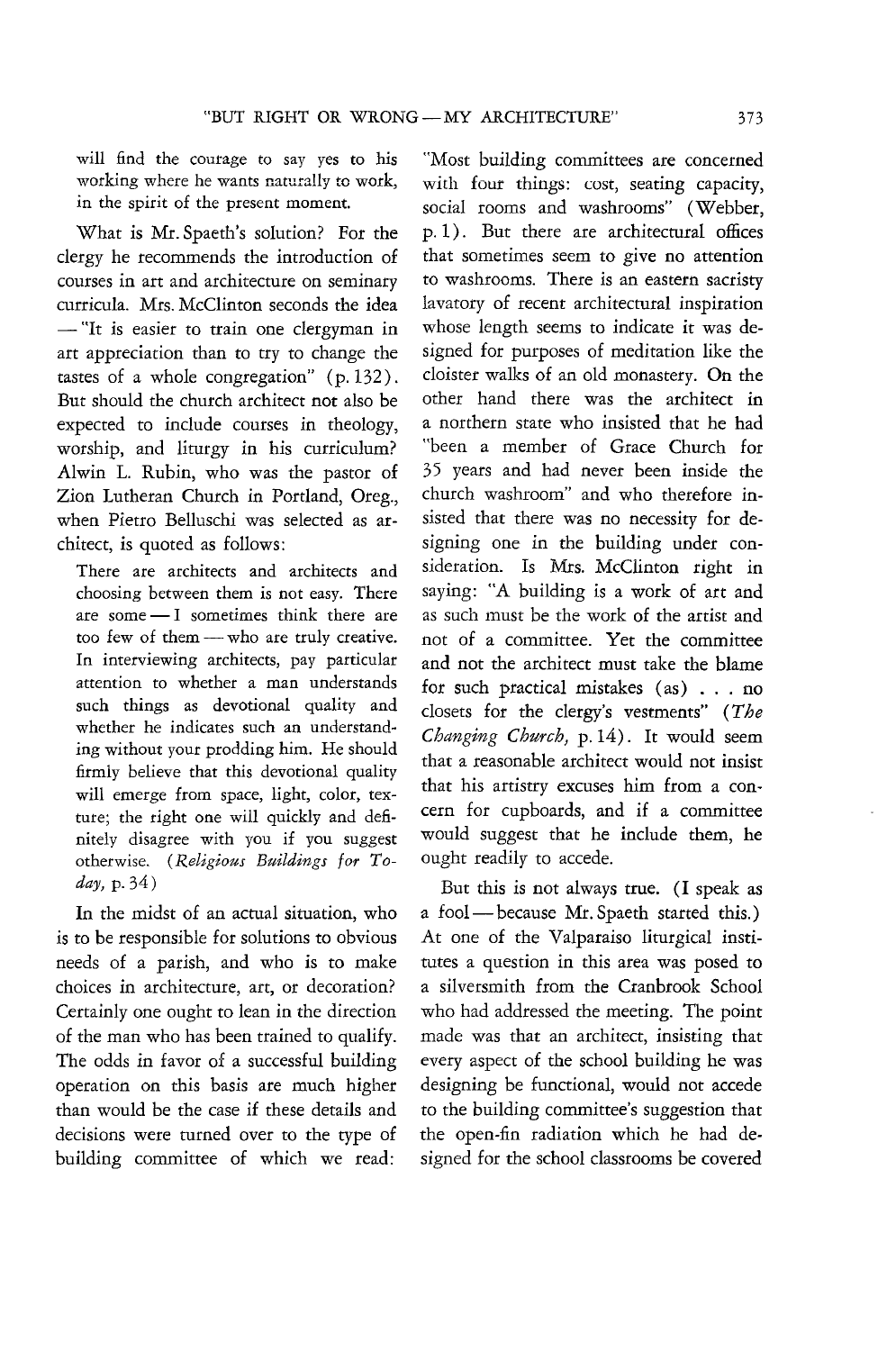to conceal dust and various things that school boys are wont to hurl. Whose opinion was to decide the issue? The silversmith, speaking for artists and architects, insisted that the architect's opinion should prevail. Are all architects infallible? There are some who can frankly copy a good design and yet manage to develop an interior that seems to be in all things like the original and yet is without everything that the original had in atmosphere and texture. The editor of *Religious Buildings for Today* comments (p. 1) :

Our buildings are the expression of our interest in certain fragments of experience, in selected stimuli. At best it is difficult to treat with the whole of any problem. Architects are not alone in their tendency to overlook the evidence of man's total experience in favor of working with those experiences and ideas which happen to be particularly stimulating at the moment. Dealing with parts of experience and parts of ideas is easier. Moreover, by changing periodically the particular set of motivations the illusion of progress may be achieved. . . .

Ralph Adams Cram wanted us to shut out of sight and out of mind all our experience since Gothic. Today's architects are little different from yesterday's. We are simply motivated by a different set of exclusive stimuli. It is a rare architect today who is able to resist the fascination of concentrating his interest on a favorite material, shape or system of construction. Too often it is a predominantly intellectual fascination and as such necessarily fatal for the total interest of the people.

This seems to me to be essentially a fairer attitude toward the position of the architect in the planning of a church. His work, too, needs the judgment and balance which not every architect possesses.

Since this review was initially directed toward those who would prefer to look at pictures rather than read, there are possibly enough still with us who look at the pictures in *Der Lutheraner* and see the record of new church construction in The Lutheran Church - Missouri Synod which the editor has been preserving for posterity. Many of the designs are somewhat tragic - both in the area of attempted contemporary and in buildings of imitated Gothic. But having seen again in the past summer the Cathedral of Saints Peter and Paul abuilding in Washington, D. c., and having stepped once again into Trinity Episcopal Church at Piney Branch and Dahlia in Tacoma Park (pictured in Luther Reed's recent volume, Worship, Philadelphia: Muhlenberg Press, 1959), designed by the Cathedral architect Philip Hubert Frohman, I would protest against the premise that says:

It seems to me that the first requirement of a church or temple today is that it be of today, contemporary, a structure embracing the total life of the parishioner. That parishioner drives a streamlined car to work in an office or factory where everything has been designed for maximum efficiency and comfort. He travels in streamlined trains and jet-propelled planes. Yet every Sunday he is asked to hurl himself back centuries to say his prayers in the pious gloom of a Gothic or Romanesque past. The queer implication is that God does not exist today; He is made out to be a senile old gentleman dwelling among the antiques of His residence, one whom we visit each week out of sentiment and then forget, since He obviously has no relation to the normal part of our lives.

This comment of Mr. Spaeth in *Reli*gious Buildings for Today (p. 38) is exem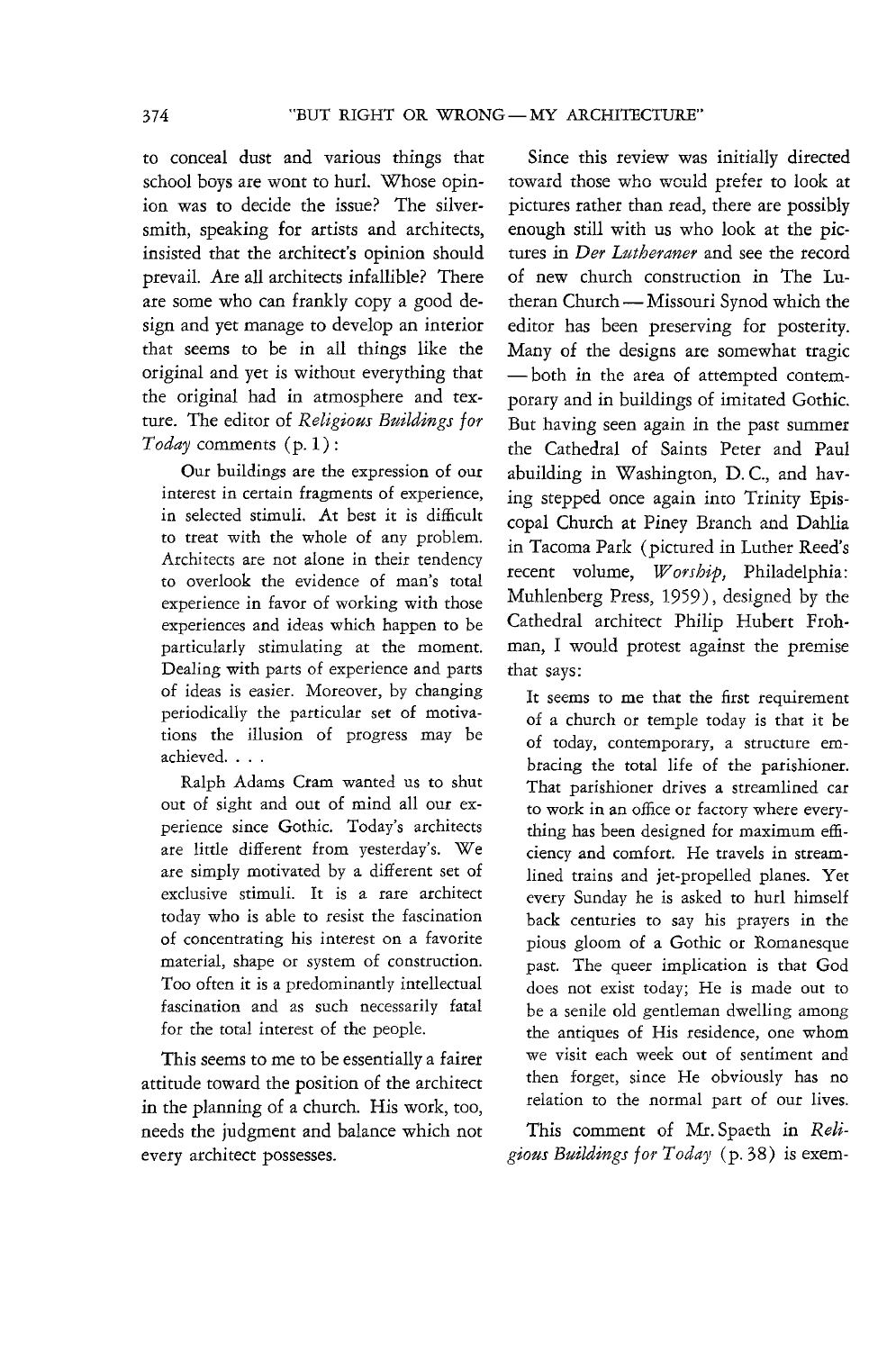plified by his comments on the Cathedral of St. John the Divine in New York and the National Catholic Shrine of the Immaculate Conception in Washington. He says (p. 38) :

These two, the one Protestant and the other Catholic, are anachronistic before they are finished. The Catholic shrine, indeed, is only now moving off the drawing board. [Dedicated in 1959}. Plans drawn up 25-30 years ago are now being put into effect. This outmoded conception will be "completed" with a maze of Byzantine towers and Romanesque domes absolutely meaningless to the twentieth century. It is true that modifications are being made, but why take half measures? Why not start over? Why not make it a living expression, a building which will command respect?

St. John's in New York is in slightly different dilemma, though the essential albatross is the same bird: a sentimental and expensive dedication to the dear, dead days of long ago. Despairing of ever raising enough money to finish the Cathedral in the fifteenth century style to which they'd hoped to become accustomed, the authorities are casting about for ways to solve the insolvable. St. Bernard's line in a letter to Abbot William of St. Thierry on the subject of over-ornamentation in churches is relevant: "For God's sake, if men are not ashamed of these follies, why at least do they not shrink from the expense?"

The reverse of this precise point, however, is one that is most troublesome about much of the promotion of contemporary architecture. The argument quite prominently advanced is that economy of construction demands a contemporary approach. Or "since it is necessary for us to have seating space for 600, obviously

we can only choose. . . ." In very few of the comments in these three books can one find the proper premise for church construction - God. Much of the construction tends to begin with the pew or the "ancillary accommodation," even though the importance of the chancel is stressed for architectural effect. "The building should be shaped by worship and not worship by architecture. But for some time Protestants have been erecting buildings designed to achieve a 'mood' in which an individual might have a 'worship experience' rather than a setting for the activity of the church in showing its Lord in worship before the world" ("On Getting Good Architecture for the Church" by Marvin Halverson in *Ruligio* ~ *tildings to;, Today,* p. 4). Here at least God is given a place on the building committee's agenda. Something of the nature of God Himself, some expression of our evaluation of His greatness and goodness and love should be involved in the consideration of the type of building which we construct for Him. Something of the value we put on His redemptive activity toward us should be involved in the budget which we set for the construction of a building to do Him honor.

Ralph Adams Cram still deserves to be quoted at length, even though he deals with problems of a "contemporary" architecture of another generation, an architecture less worthy than that of our day.

What then are the qualities of a church, and their order of precedence? It seems to me that they are four, and that they stand in the following order of importance:

First of all, a church is a house of God, a place of His earthly habitation, wrought in the fashion of heavenly things, a visible type of heaven itself. From the day when God gave to Solomon the plan and the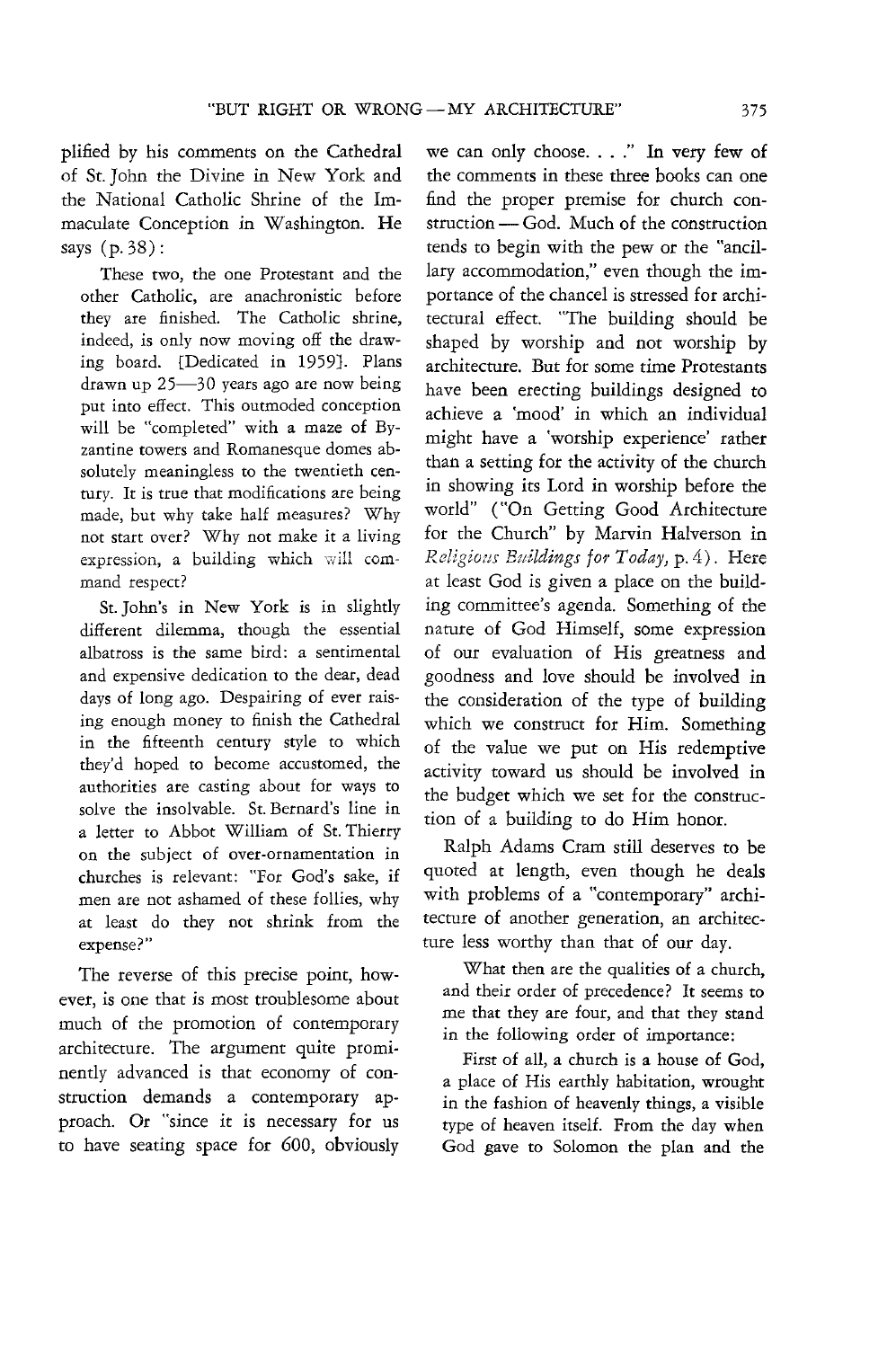fashion of the temple down to those wherein our own forefathers lavished their scanty wealth and toiled with devout hands to raise the awful fabrics of the mediaeval cathedrals and abbeys, this thought has lain as the cornerstone of every one of the great and splendid churches that brighten Christendom with the memory of devout and reverent times. They were building a house of God, and the treasure and labor lavished so abundantly were consecrated as they might never be on any other structure. All the wonders of  $art$ ,  $-$  the handmaid of religion, - all the treasures gathered from many lands, were lavished here in gratitude and praise and thanksgiving; and nothing was too precious, indeed, all things failed in a measure, to show the deep devotion of faithful men, and their solemn knowledge of the majesty of that Presence that should enter and dwell therein.

There is scant kinship between this spirit and that which prompts and governs the construction of contemporary churches. Were it restored, if only in a small measure, men would understand more clearly the fatal error of the modern principle, realize that no tricks, no imitations, no cheapnesses, no pretences of any kind, are tolerable in a Christian Church, and that the admission of those things in the temple of the living God is blasphemy. Instead of the cheap and tawdry structures of shingles and clapboards, or flimsy brick and stone veneering, doomed to very desirable decay, we should have once more solid and enduring temples that, even if by reason of our artistic backwardness could not at first compare with the noble work of the Middle Age, would at least take place with it in point of honor instead of standing, as now, a perpetual reminder of our meanness and our hypocrisy.

This is the first and highest reason for church building, and the second is this: the providing of a place apart where may

be solemnized the sublime mysteries of the Catholic faith; a temple reared about the altar and subordinate to it, leading up to it, as to the center of honor, growing richer and more splendid as it approaches the sanctuary, where is concentrated all the wealth of obedient and loving workmanship that may be obtained by means of personal sacrifice through years that gather into centuries. . . . It is unnecessary to argue for the importance of this exalted quality in church building. Conscience, instinct, impulse, all urge us to glorify, with the extreme of our power, the sanctuary of the Lord. It seems incredible that in the last few centuries this, the eminent reason and law of church building, should have been so grievously obscured, until men should wrongheadedly have reared their auditoriums and show structures, forgetting the supremacy of the sacramental nature of the Church in the zeal for the glorification of her prophetic nature. Such has, however, been the case; but thanks to recent events, it is no longer necessary to argue for a more just conception of things.

The third aspect of church architecture is this: the creation of spiritual emotion through the ministry of all possible beauty of environment; the using of art to lift men's minds from secular things to spiritual, that their souls may be brought into harmony with God. The agency of art to this end is immeasurable, and until the time of the Reformers this fact was always recognized. Not in the barren and ugly meeting-house of the Puritans, with its whitewashed walls, three-decker pulpit and box pews, were men most easily lifted out of themselves into spiritual communion with God, — not there did they come most clearly to know the charity and sweetness of Christianity and the exalting solemnity of divine worship, but where they were surrounded by the dim shadows of mysterious aisles, where lofty piers of stone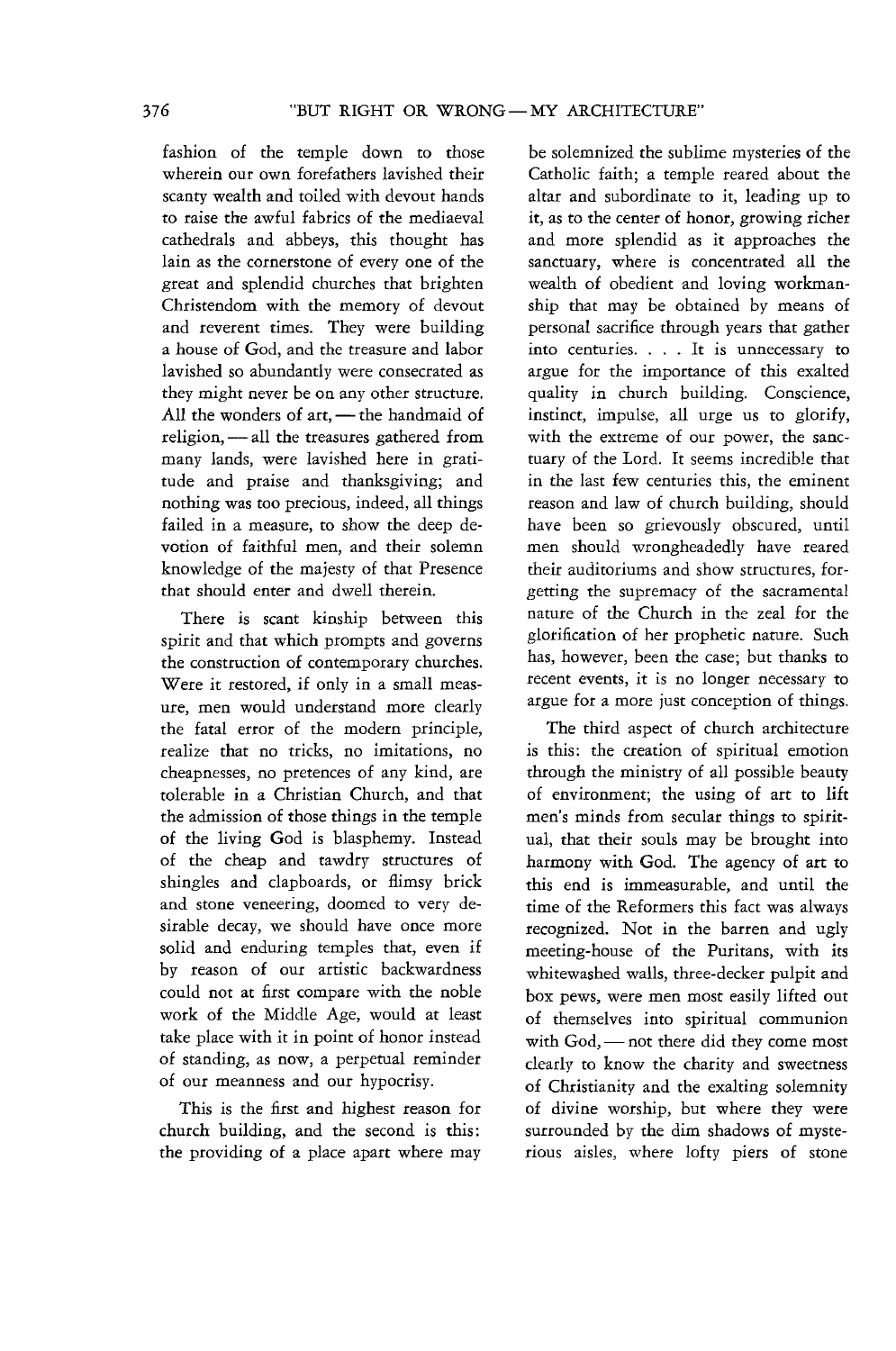softened high overhead into sweeping arches and shadowy vaults, where golden light struck down through storied windows, painted with the benignant faces of saints and angels; where the eye rested at every turn on a painted and carven Bible, manifesting itself through the sense to the imagination; where every wall, every foot of floor, bore its silent memorial to the dead, its thank-offering to God; where was always the faint odor of old incense, the still atmosphere of prayer and praise. . . .

The fourth aspect of church building is the one which is generally considered exclusively, and *is* precisely the last in importance of the four that I have named,the arrangement of a building where a congregation may conveniently listen to the instruction of its spiritual leaders. I do not mean for an instant that this quality must be sacrificed to the others: a church, if it is properly designed, may be a perfect sanctuary, a perfect temple, a perfect auditorium. . . .

#### *[Church Building.* By Ralph Adams Cram. Boston: Marshall Jones Co., 1924, pp.  $6-10$ ]

Expressing a similar understanding is Mr. Halverson's later paragraph (p. 6) :

I believe that the transcendence and immanence of God can be expressed in church architecture today perhaps better than ever before. The concern of contemporary architects with space and the relationship in inter-penetration of interior and exterior space can be highly significant. Professor Tillich asserts that space is our most valid symbol of God. The God who cannot be contained or "spatialized" is represented by definition of space which covers man in his finitude. With today's building materials and techniques it is possible to achieve architectural space of symbolic power. I believe that the Church building of our day can best express God's transcendence of space and time as it also expresses the immanence of God in employing the space and time possibilities of modern architecture.

Obviously cost factors and budget atti· tudes are only symptoms - construction of a modern character can be just as expensive as a Gothic building, depending upon the details of the construction. Just as obviously no one can set a total amount that would express the value of Almighty God to every parish. The tremendous pressures of suburban growth and the rapid changes in urban development make necessary a rethinking of older judgments. But what is of concern is the matter of motivation. Even the right solution would be treason if the right thing is being done for the wrong reason.

But once again  $-\text{look}$  at the pictures. They carry facts which the words do not express. In the volume in which Mr. Spaeth protests the continuation of cathedral building in Washington and New York, the pictures make clear that the albatross he shoots is one of style and not of concept. The "contemporary expression of Cathedral traditions" by Basil Spence is given, describing his reasoning in the development of a new design for Coventry Cathedral. The photographs of that design as well as picture after picture of other construction give evidence that the motivation for most of the contemporary architecture pictured is not simply one of economy but one of expressing the Christian's free and living relationship with God through Jesus Christ.

One final note. Are there any churches which in their chancel architecture are really coming to grips with the sacramental revival of the liturgical movement? If the blessing of the reception of the body and